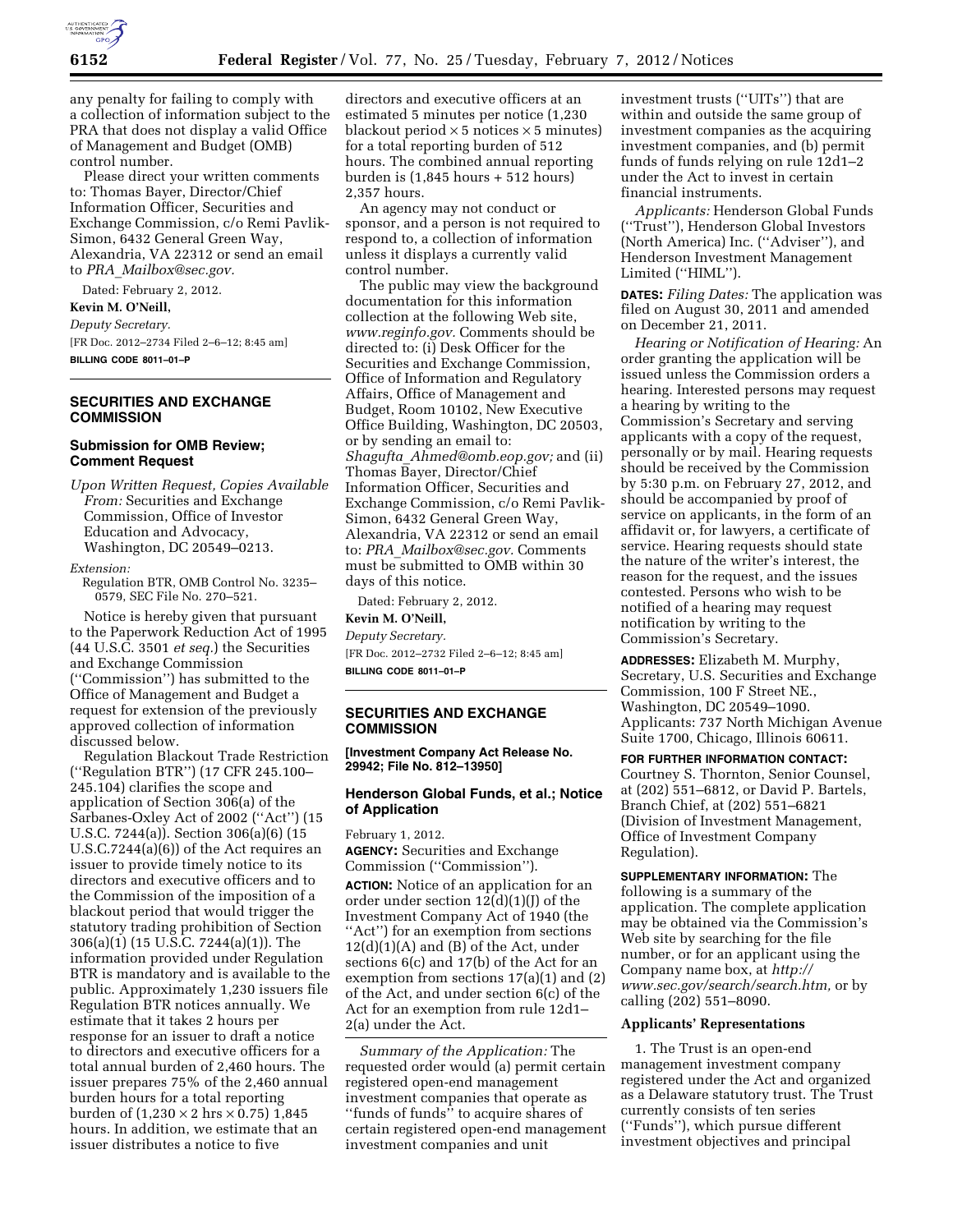investment strategies.<sup>1</sup> Initially, Henderson All Asset Fund (''All Asset Fund''), a series of the Trust, intends to rely on the requested order. The All Asset Fund has an investment objective of long-term capital growth and invests in a wide range of asset classes, including equities, bonds, commodities, cash, and other alternative asset classes. The Adviser believes that the All Asset Fund would benefit from the ability to invest in other investment companies, such as those specializing in specific asset classes or specialized strategies.

Other Funds may in the future be structured as traditional ''funds of funds'' (each a ''Fund of Funds'') and seek to achieve their objective by investing primarily in other investment companies.2

2. The Adviser, a Delaware corporation, is registered as an investment adviser under the Investment Advisers Act of 1940 (''Advisers Act'') and serves as investment adviser to each of the Funds. The Adviser employs HIML, a corporation organized under the laws of the UK, as subadviser to manage the assets of each Fund, with the exception of the Strategic Income Fund and Money Market Fund, each a series of the Trust.3 HIML is registered as an investment adviser under the Advisers Act. The Adviser and HIML are majority-owned subsidiaries of Henderson Group plc.

3. Applicants request an order to permit (a) a Fund that operates as a Fund of Funds to acquire shares of (i) registered open-end management investment companies that are not part of the same ''group of investment companies,'' within the meaning of section 12(d)(1)(G)(ii) of the Act, as the Fund of Funds (''Unaffiliated Investment Companies'') and UITs that are not part of the same group of investment companies as the Fund of Funds (''Unaffiliated Trusts,'' together with the Unaffiliated Investment

2All entities that currently intend to rely on the requested order are named as applicants. Any other entity that relies on the order in the future will comply with the terms and conditions of the application.

3HIML, together with any other subadviser within the meaning of section 2(a)(20)(B) of the Act, ''Subadviser.''

Companies, ''Unaffiliated Funds''),4 or (ii) registered open-end management companies or UITs that are part of the same group of investment companies as the Fund of Funds (collectively, ''Affiliated Funds,'' together with the Unaffiliated Funds, ''Underlying Funds'') and (b) each Underlying Fund, any principal underwriter for the Underlying Fund, and any broker or dealer (''Broker'') registered under the Securities Exchange Act of 1934 (''Exchange Act'') to sell shares of the Underlying Fund to the Fund of Funds. Applicants also request an order under sections 6(c) and 17(b) of the Act to exempt applicants from section 17(a) to the extent necessary to permit Underlying Funds to sell their shares to Funds of Funds and redeem their shares from Funds of Funds.

4. Applicants also request an exemption under section 6(c) from rule 12d1–2 under the Act to permit any existing or future Fund of Funds that relies on section 12(d)(1)(G) of the Act (''Same Group Fund of Funds'') and that otherwise complies with rule 12d1–2 to also invest, to the extent consistent with its investment objective, policies, strategies and limitations, in other financial instruments that may not be securities within the meaning of section 2(a)(36) of the Act (''Other Investments'').

5. Consistent with its fiduciary obligations under the Act, the board of trustees (''Board'') of each Same Group Fund of Funds will review the advisory fees charged by the Same Group Fund of Fund's Adviser to ensure that they are based on services provided that are in addition to, rather than duplicative of, services provided pursuant to the advisory agreement of any investment company in which the Same Group Fund of Funds may invest.

### **Applicants' Legal Analysis**

*Investments by Funds of Funds in Underlying Funds* 

### A. Section 12(d)(1)

1. Section  $12(d)(1)(A)$  of the Act, in relevant part, prohibits a registered investment company from acquiring shares of an investment company if the securities represent more than 3% of the total outstanding voting stock of the acquired company, more than 5% of the total assets of the acquiring company, or, together with the securities of any other investment companies, more than

10% of the total assets of the acquiring company. Section 12(d)(1)(B) of the Act prohibits a registered open-end investment company, its principal underwriter, and any Broker from selling the investment company's shares to another investment company if the sale will cause the acquiring company to own more than 3% of the acquired company's voting stock, or if the sale will cause more than 10% of the acquired company's voting stock to be owned by investment companies generally.

2. Section  $12(d)(1)(J)$  of the Act provides that the Commission may exempt any person, security, or transaction, or any class or classes of persons, securities or transactions, from any provision of section 12(d)(1) if the exemption is consistent with the public interest and the protection of investors. Applicants seek an exemption under section  $12(d)(1)(J)$  of the Act to permit a Fund of Funds to acquire shares of the Underlying Funds in excess of the limits in section  $12(d)(1)(A)$ , and an Underlying Fund, any principal underwriter for an Underlying Fund, and any Broker to sell shares of an Underlying Fund to a Fund of Funds in excess of the limits in section  $12(d)(1)(B)$  of the Act.

3. Applicants state that the terms and conditions of the proposed arrangement will not give rise to the policy concerns underlying sections  $12(d)(1)(A)$  and  $(B)$ , which include concerns about undue influence by a fund of funds over underlying funds, excessive layering of fees, and overly complex fund structures. Accordingly, applicants believe that the requested exemption is consistent with the public interest and the protection of investors.

4. Applicants submit that the proposed arrangement will not result in the exercise of undue influence by a Fund of Funds or a Fund of Funds Affiliate (as defined below) over the Unaffiliated Funds.5 To limit the control that a Fund of Funds may have over an Unaffiliated Fund, applicants propose a condition prohibiting the Adviser, any person controlling, controlled by, or under common control with the Adviser, and any investment company or issuer that would be an investment company but for section 3(c)(1) or 3(c)(7) of the Act that is advised or

<sup>1</sup>Applicants request that the requested order apply to each existing and future Fund and to each existing and future registered open-end management investment company or series thereof that is advised by the Adviser or any entity controlling, controlled by or under common control with the Adviser and which is part of the same group of investment companies (as defined in section 12(d)(1)(G)(ii)) as the Trust (included in the term ''Funds'').

<sup>4</sup>Certain of the Unaffiliated Funds may be registered under the Act as either UITs or open-end management investment companies and have received exemptive relief to permit their shares to be listed and traded on a national securities exchange at negotiated prices (''ETFs'').

<sup>5</sup>A ''Fund of Funds Affiliate'' is the Adviser, any Subadviser, promoter or principal underwriter of a Fund of Funds, as well as any person controlling, controlled by, or under common control with any of those entities. An ''Unaffiliated Fund Affiliate'' is an investment adviser, sponsor, promoter, or principal underwriter of an Unaffiliated Fund, as well as any person controlling, controlled by, or under common control with any of those entities.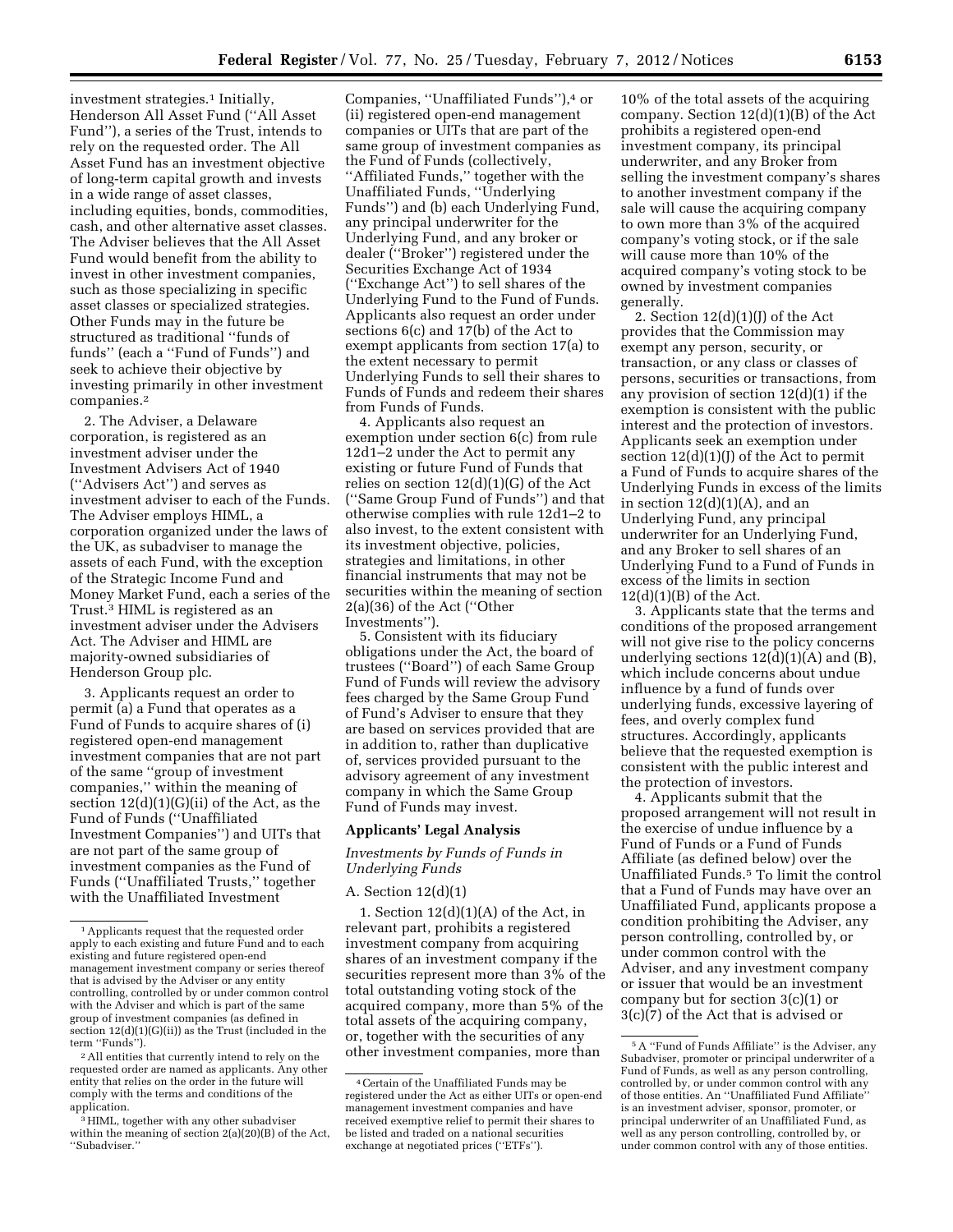sponsored by the Adviser or any person controlling, controlled by, or under common control with the Adviser (the ''Advisory Group'') from controlling (individually or in the aggregate) an Unaffiliated Fund within the meaning of section 2(a)(9) of the Act. The same prohibition would apply to any Subadviser to a Fund of Funds, any person controlling, controlled by or under common control with the Subadviser, and any investment company or issuer that would be an investment company but for section 3(c)(1) or 3(c)(7) of the Act (or portion of such investment company or issuer) advised or sponsored by the Subadviser or any person controlling, controlled by or under common control with the Subadviser (the ''Subadvisory Group''). Applicants propose other conditions to limit the potential for undue influence over the Unaffiliated Funds, including that no Fund of Funds or Fund of Funds Affiliate (except to the extent it is acting in its capacity as an investment adviser to an Unaffiliated Investment Company or sponsor to an Unaffiliated Trust) will cause an Unaffiliated Fund to purchase a security in an offering of securities during the existence of any underwriting or selling syndicate of which a principal underwriter is an Underwriting Affiliate (''Affiliated Underwriting'').6

5. To further assure that an Unaffiliated Investment Company understands the implications of an investment by a Fund of Funds under the requested order, prior to a Fund of Funds' investment in the shares of an Unaffiliated Investment Company in excess of the limit in section  $12(d)(1)(A)(i)$  of the Act, the Fund of Funds and the Unaffiliated Investment Company will execute an agreement stating, without limitation, that their Boards and their investment advisers understand the terms and conditions of the order and agree to fulfill their responsibilities under the order (''Participation Agreement''). Applicants note that an Unaffiliated Investment Company (other than an ETF whose shares are purchased by a Fund of Funds in the secondary market) will

retain its right at all times to reject any investment by a Fund of Funds.7

6. Applicants state that they do not believe that the proposed arrangement will involve excessive layering of fees. The Board of each Fund of Funds, including a majority of the trustees who are not ''interested persons'' (within the meaning of section 2(a)(19) of the Act) (''Independent Trustees''), will find that the advisory fees charged under any investment advisory contract are based on services provided that will be in addition to, rather than duplicative of, the services provided under the advisory contract(s) of any Underlying Fund in which the Fund of Funds may invest. In addition, the Adviser will waive fees otherwise payable to it by the Fund of Funds in an amount at least equal to any compensation (including fees received pursuant to any plan adopted by an Unaffiliated Investment Company under rule 12b–1 under the Act) received from an Unaffiliated Fund by the Adviser or an affiliated person of the Adviser, other than any advisory fees paid to the Adviser or its affiliated person by an Unaffiliated Investment Company, in connection with the investment by the Fund of Funds in the Unaffiliated Fund. Any sales charges and/or service fees, as defined in Rule 2830 of the Conduct Rules of the NASD (''NASD Conduct Rule 2830''),8 charged with respect to shares of a Fund of Funds will not exceed the limits applicable to a fund of funds as set forth in NASD Conduct Rule 2830.

7. Applicants submit that the proposed arrangement will not create an overly complex fund structure. Applicants note that no Underlying Fund will acquire securities of any investment company or company relying on section  $3(c)(1)$  or  $3(c)(7)$  of the Act in excess of the limits contained in section 12(d)(1)(A) of the Act, except in certain circumstances identified in condition 11 below.

#### B. Section 17(a)

1. Section 17(a) of the Act generally prohibits sales or purchases of securities between a registered investment company and any affiliated person of the company. Section 2(a)(3) of the Act defines an ''affiliated person'' of another person to include (a) any person directly or indirectly owning, controlling, or

holding with power to vote, 5% or more of the outstanding voting securities of the other person; (b) any person 5% or more of whose outstanding voting securities are directly or indirectly owned, controlled, or held with power to vote by the other person; and (c) any person directly or indirectly controlling, controlled by, or under common control with the other person.

2. Applicants state that a Fund of Funds and the Affiliated Funds might be deemed to be under common control of the Adviser and therefore affiliated persons of one another. Applicants also state that a Fund of Funds and the Unaffiliated Funds might be deemed to be affiliated persons of one another if the Fund of Funds acquires 5% or more of an Unaffiliated Fund's outstanding voting securities. In light of these and other possible affiliations, section 17(a) could prevent an Underlying Fund from selling shares to and redeeming shares from a Fund of Funds.

3. Section 17(b) of the Act authorizes the Commission to grant an order permitting a transaction otherwise prohibited by section 17(a) if it finds that (a) the terms of the proposed transaction are fair and reasonable and do not involve overreaching on the part of any person concerned; (b) the proposed transaction is consistent with the policies of each registered investment company involved; and (c) the proposed transaction is consistent with the general purposes of the Act. Section 6(c) of the Act permits the Commission to exempt any person or transactions from any provision of the Act if such exemption is necessary or appropriate in the public interest and consistent with the protection of investors and the purposes fairly intended by the policy and provisions of the Act.

4. Applicants submit that the proposed transactions satisfy the standards for relief under sections 17(b) and 6(c) of the Act.9 Applicants state that the terms of the transactions are reasonable and fair and do not involve overreaching. Applicants state that the terms upon which an Underlying Fund will sell its shares to or purchase its shares from a Fund of Funds will be based on the net asset value of the

<sup>6</sup>An ''Underwriting Affiliate'' is a principal underwriter in any underwriting or selling syndicate that is an officer, director, trustee, member of an advisory board, investment adviser, Subadviser, or employee of the Fund of Funds, or a person of which any such officer, director, trustee, member of an advisory board, investment adviser, Subadviser, or employee is an affiliated person. An Underwriting Affiliate does not include any person whose relationship to an Unaffiliated Fund is covered by section 10(f) of the Act.

<sup>7</sup>An Unaffiliated Investment Company, including an ETF, would retain its right to reject any initial investment by a Fund of Funds in excess of the limit in section 12(d)(1)(A)(i) of the Act by declining to execute the Participation Agreement with the Fund of Funds.

<sup>8</sup>Any references to NASD Conduct Rule 2830 include any successor or replacement FINRA rule to NASD Conduct Rule 2830.

<sup>9</sup>Applicants acknowledge that receipt of any compensation by (a) an affiliated person of a Fund of Funds, or an affiliated person of such person, for the purchase by a Fund of Funds of shares of an Underlying Fund or (b) an affiliated person of an Underlying Fund, or an affiliated person of such person, for the sale by the Underlying Fund of its shares to a Fund of Funds may be prohibited by section 17(e)(1) of the Act. The Participation Agreement also will include this acknowledgement.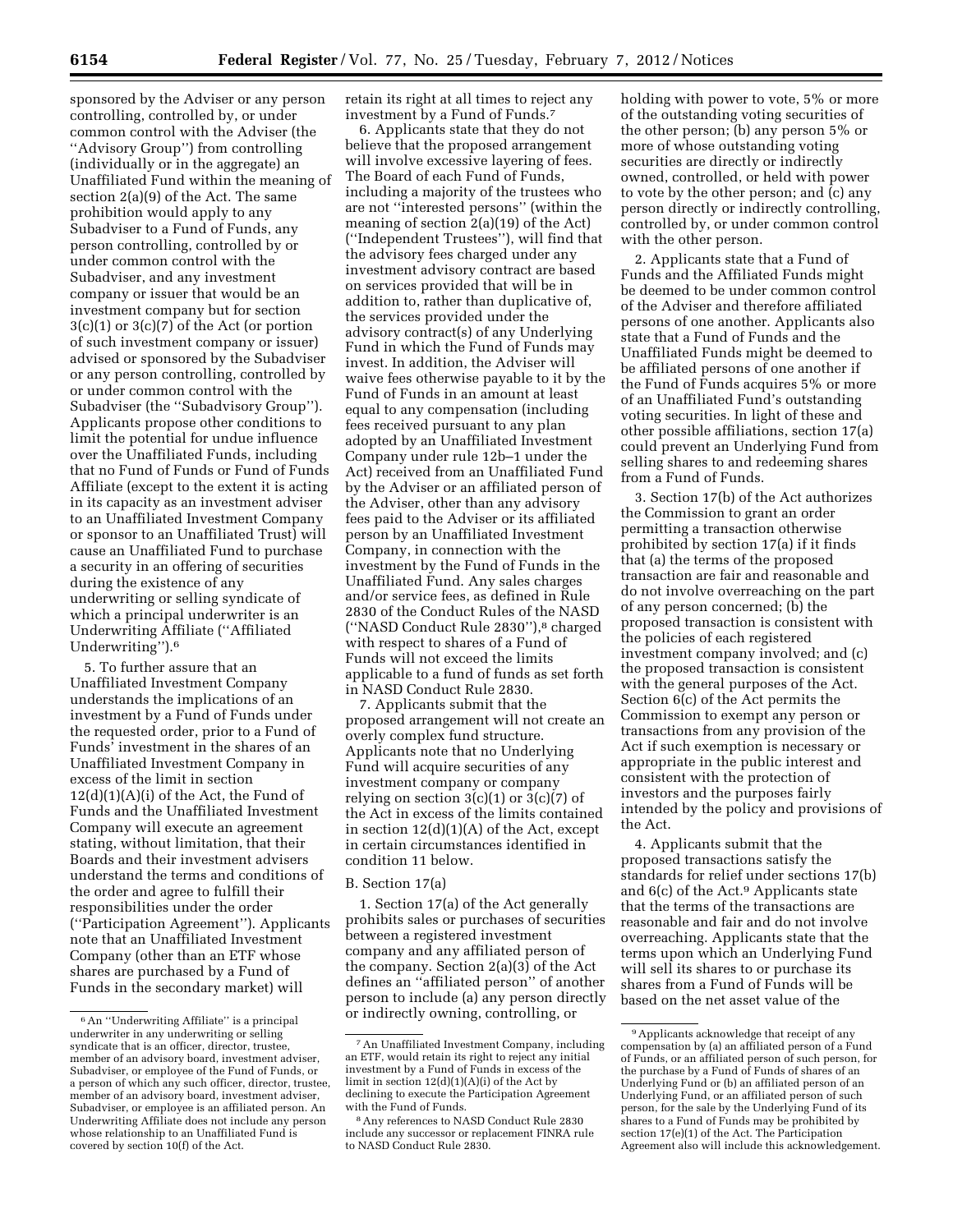Underlying Fund.10 Applicants state that the proposed transactions will be consistent with the policies of each Fund of Funds and each Underlying Fund and with the general purposes of the Act.

## *Other Investments by Same Group Funds of Funds*

1. Section 12(d)(1)(G) of the Act provides that section 12(d)(1) will not apply to securities of an acquired company purchased by an acquiring company if: (i) The acquiring company and acquired company are part of the same group of investment companies; (ii) the acquiring company holds only securities of acquired companies that are part of the same group of investment companies, government securities, and short-term paper; (iii) the aggregate sales loads and distribution-related fees of the acquiring company and the acquired company are not excessive under rules adopted pursuant to section 22(b) or section 22(c) of the Act by a securities association registered under section 15A of the Exchange Act or by the Commission; and (iv) the acquired company has a policy that prohibits it from acquiring securities of registered open-end management investment companies or registered unit investment trusts in reliance on section 12(d)(1)(F) or (G) of the Act.

2. Rule 12d1–2 under the Act permits a registered open-end investment company or a registered unit investment trust that relies on section 12(d)(1)(G) of the Act to acquire, in addition to securities issued by another registered investment company in the same group of investment companies, government securities, and short-term paper: (1) Securities issued by an investment company that is not in the same group of investment companies, when the acquisition is in reliance on section  $12(d)(1)(A)$  or  $12(d)(1)(F)$  of the Act; (2) securities (other than securities issued by an investment company); and (3) securities issued by a money market

fund, when the investment is in reliance on rule 12d1–1 under the Act. For the purposes of rule 12d1–2, ''securities'' means any security as defined in section 2(a)(36) of the Act.

3. Applicants state that the proposed arrangement would comply with the provisions of rule 12d1–2 under the Act, but for the fact that a Same Group Fund of Funds may invest a portion of its assets in Other Investments. Applicants request an order under section 6(c) of the Act for an exemption from rule 12d1–2(a) to allow the Same Group Funds of Funds to invest in Other Investments. Applicants assert that permitting Same Group Funds of Funds to invest in Other Investments as described in the application would not raise any of the concerns that the requirements of section  $12(d)(1)$  were designed to address.

### **Applicants' Conditions**

### **Investments by Funds of Funds in Underlying Funds**

Applicants agree that the relief to permit Funds of Funds to invest in Underlying Funds shall be subject to the following conditions:

1. The members of an Advisory Group will not control (individually or in the aggregate) an Unaffiliated Fund within the meaning of section 2(a)(9) of the Act. The members of a Subadvisory Group will not control (individually or in the aggregate) an Unaffiliated Fund within the meaning of section 2(a)(9) of the Act. If, as a result of a decrease in the outstanding voting securities of an Unaffiliated Fund, the Advisory Group or a Subadvisory Group, each in the aggregate, becomes a holder of more than 25 percent of the outstanding voting securities of the Unaffiliated Fund, then the Advisory Group or the Subadvisory Group will vote its shares of the Unaffiliated Fund in the same proportion as the vote of all other holders of the Unaffiliated Fund's shares. This condition will not apply to a Subadvisory Group with respect to an Unaffiliated Fund for which the Subadviser or a person controlling, controlled by, or under common control with the Subadviser acts as the investment adviser within the meaning of section 2(a)(20)(A) of the Act (in the case of an Unaffiliated Investment Company) or as the sponsor (in the case of an Unaffiliated Trust).

2. No Fund of Funds or Fund of Funds Affiliate will cause any existing or potential investment by the Fund of Funds in shares of an Unaffiliated Fund to influence the terms of any services or transactions between the Fund of Funds or a Fund of Funds Affiliate and the

Unaffiliated Fund or an Unaffiliated Fund Affiliate.

3. The Board of each Fund of Funds, including a majority of the Independent Trustees, will adopt procedures reasonably designed to assure that its Adviser and any Subadviser(s) to the Fund of Funds are conducting the investment program of the Fund of Funds without taking into account any consideration received by the Fund of Funds or Fund of Funds Affiliate from an Unaffiliated Fund or an Unaffiliated Fund Affiliate in connection with any services or transactions.

4. Once an investment by a Fund of Funds in the securities of an Unaffiliated Investment Company exceeds the limit of section  $12(d)(1)(A)(i)$  of the Act, the Board of the Unaffiliated Investment Company, including a majority of the Independent Trustees, will determine that any consideration paid by the Unaffiliated Investment Company to a Fund of Funds or a Fund of Funds Affiliate in connection with any services or transactions: (a) Is fair and reasonable in relation to the nature and quality of the services and benefits received by the Unaffiliated Investment Company; (b) is within the range of consideration that the Unaffiliated Investment Company would be required to pay to another unaffiliated entity in connection with the same services or transactions; and (c) does not involve overreaching on the part of any person concerned. This condition does not apply with respect to any services or transactions between an Unaffiliated Investment Company and its investment adviser(s) or any person controlling, controlled by, or under common control with such investment adviser(s).

5. No Fund of Funds or Fund of Funds Affiliate (except to the extent it is acting in its capacity as an investment adviser to an Unaffiliated Investment Company or sponsor to an Unaffiliated Trust) will cause an Unaffiliated Fund to purchase a security in any Affiliated Underwriting.

6. The Board of an Unaffiliated Investment Company, including a majority of the Independent Trustees, will adopt procedures reasonably designed to monitor any purchases of securities by the Unaffiliated Investment Company in an Affiliated Underwriting once an investment by a Fund of Funds in the securities of the Unaffiliated Investment Company exceeds the limit of section  $12(d)(1)(A)(i)$  of the Act, including any purchases made directly from an Underwriting Affiliate. The Board of the Unaffiliated Investment Company will review these purchases periodically, but no less frequently than

<sup>10</sup>Applicants note that a Fund of Funds generally would purchase and sell shares of an Unaffiliated Fund that operates as an ETF through secondary market transactions rather than through principal transactions with the Unaffiliated Fund. To the extent that a Fund of Funds purchases or redeems shares from an ETF that is an affiliated person of the Fund of Funds in exchange for a basket of specified securities as described in the application for the exemptive order upon which the ETF relies, applicants also request relief from section 17(a) of the Act for those in-kind transactions. Applicants are not seeking relief from section 17(a) for, and the requested relief will not apply to, transactions where an ETF could be deemed an affiliated person, or an affiliated person of an affiliated person of a Fund of Funds, because an investment adviser to the ETF is also an investment adviser to the Fund of Funds.